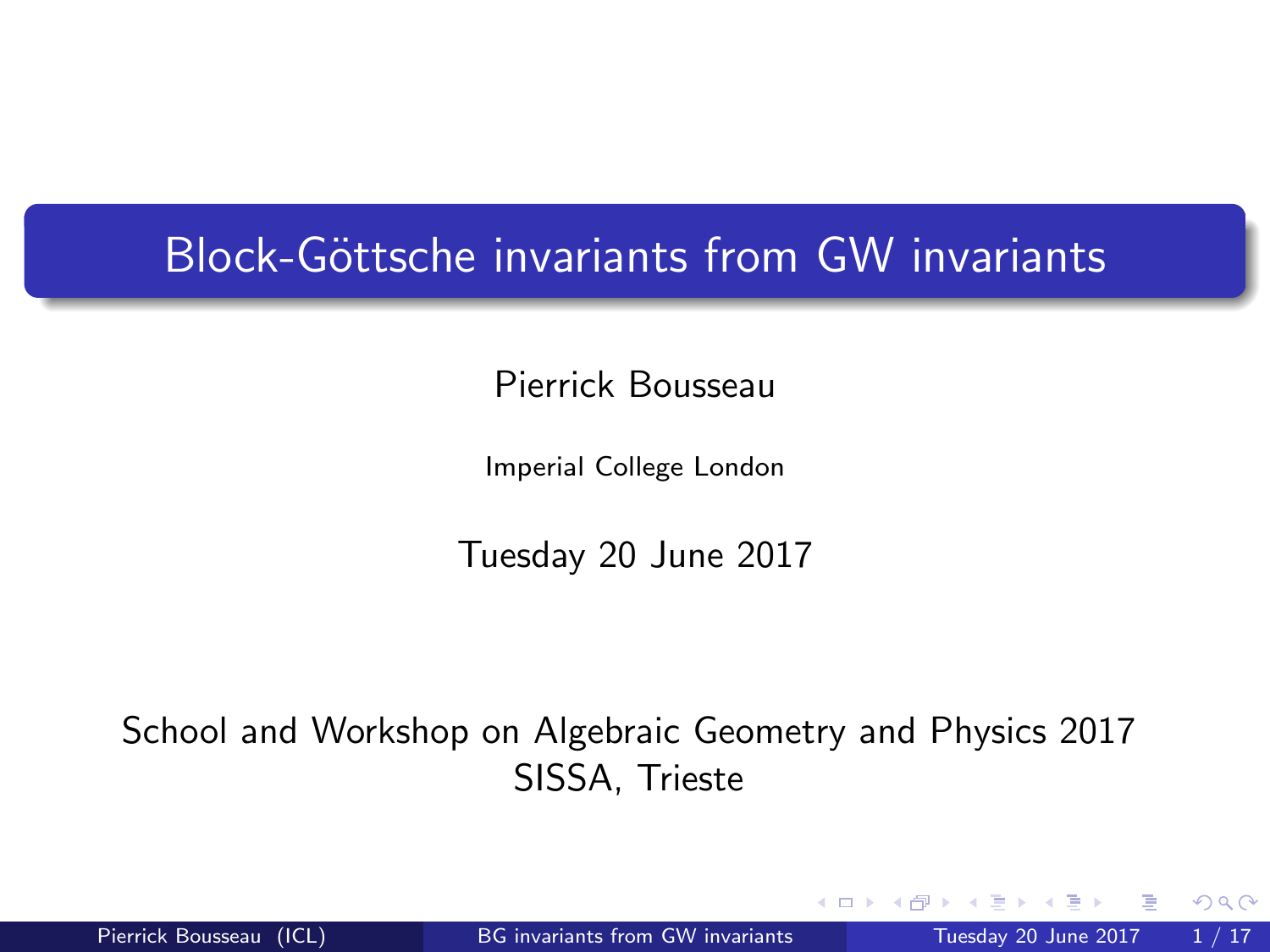### Goal

Relate some virtual counts of complex algebraic curves in complex toric surfaces to some  $\sf{refined}$  counts of tropical curves in  $\R^2.$ 

#### How is that not off-topic?

- In some cases, refined counts of tropical curves are [Stoppa, Filippini] examples of refined DT invariants of quivers (in the sense of Sven's talk).
- Should think of the complex torus  $(\mathbb{C}^*)^2$  in the toric surface as a silly example of character variety and cluster variety.
- Should be part of a more general story relating DT theory and holomorphic curves in complex integrable systems (including moduli spaces of Higgs bundles) (in a way compatible with Dylan's talk).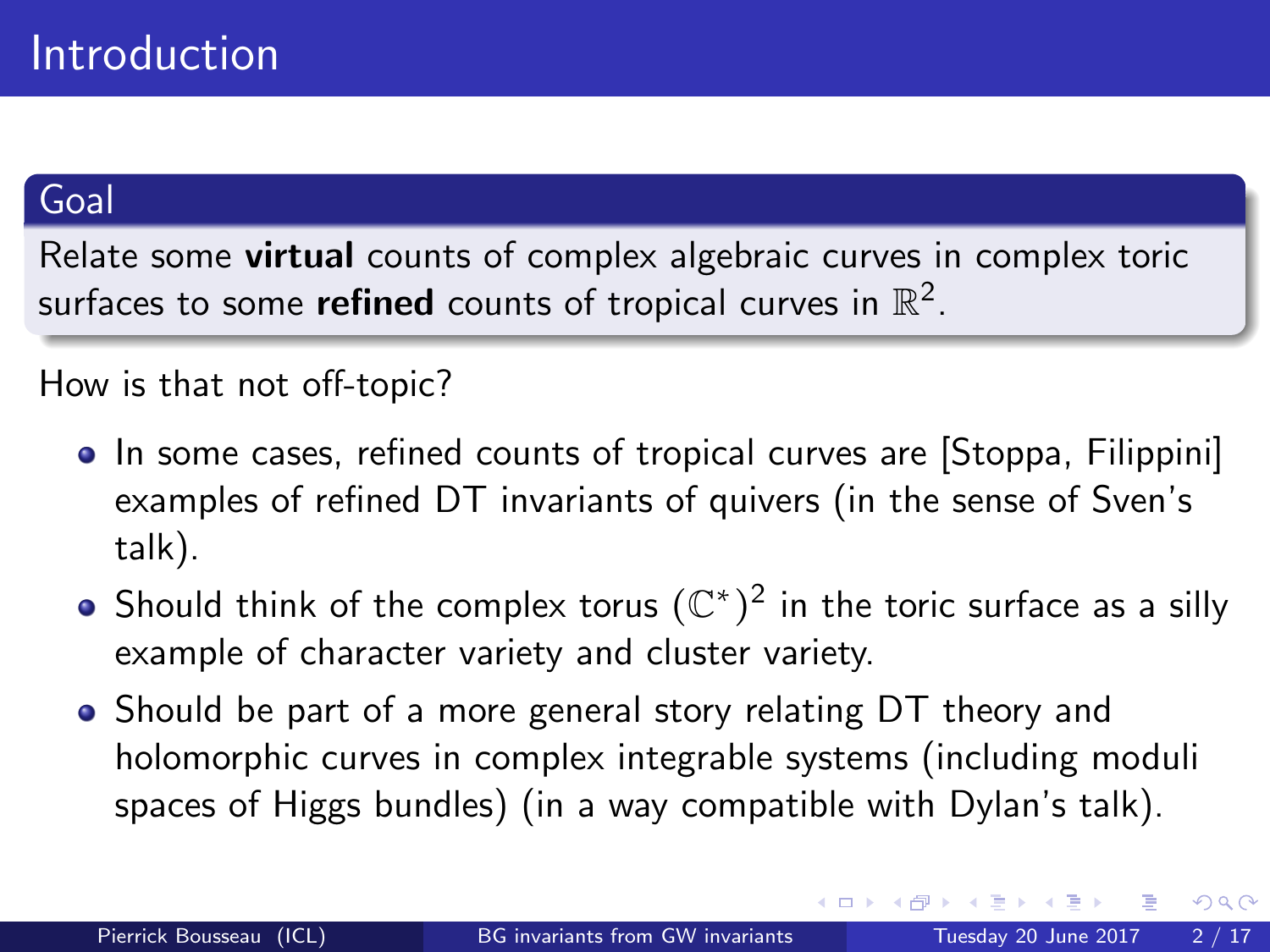### Curves in toric surfaces

Projective toric surface:  $(\mathbb{C}^*)^2$ -equivariant compactification of  $(\mathbb{C}^*)^2$ . Consider curves with prescribed number of intersection points with each toric divisor and prescribed multiplicities of these intersection points.



つひひ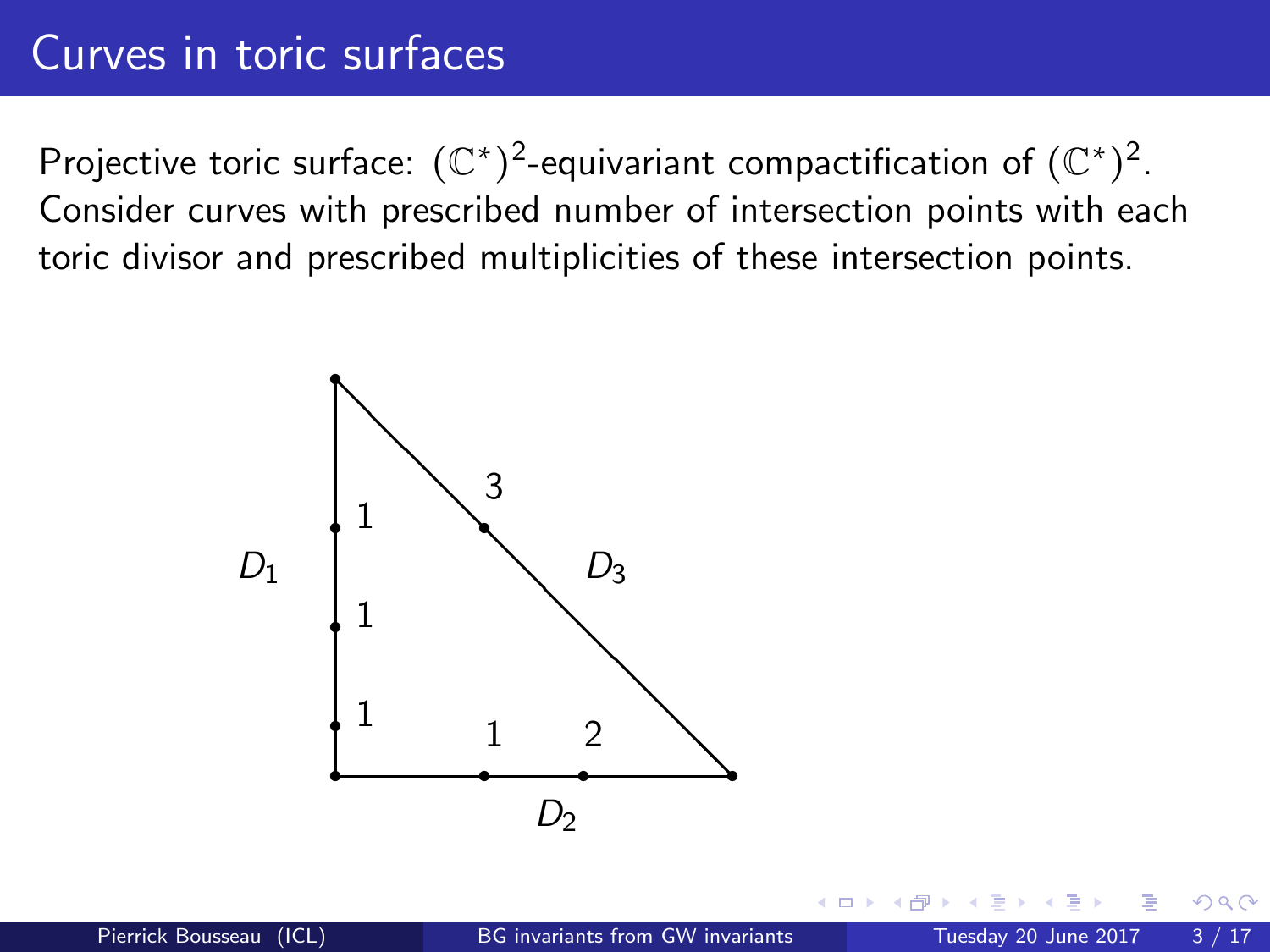The same information (a toric surface, number of intersection points and multiplicities of intersection points) is contained in a collection  $\Delta = \{v_1, \ldots, v_r\}$  of vectors in  $\mathbb{Z}^2$  summing to zero.

- Rays  $\mathbb{R}_{\geq 0}$  v<sub>i</sub> define the fan of a toric surface  $X_{\Delta}$ .
- $\bullet$  Vectors  $v_i$  generating the same ray define intersection point with the dual toric divisor.
- Divisibility of vectors  $v_i$  in  $\mathbb{Z}^2$  defines the multiplicity the corresponding intersection point.

A curve in  $X_{\Lambda}$  satisfying the intersection and tangency constraints specified by  $\Delta$  is said to be of type  $\Delta$ .

Fix *n* general points  $P = \{P_1, \ldots, P_n\}$  in  $(\mathbb{C}^*)^2$ . Denote  $g_{\Delta,n} = n + 1 - r$ . Let  $N^{\Delta,n}$  ∈  $\mathbb N$  be the number of genus  $g_{\Delta,n}$  curves of type  $\Delta$  passing through P.

 $QQ$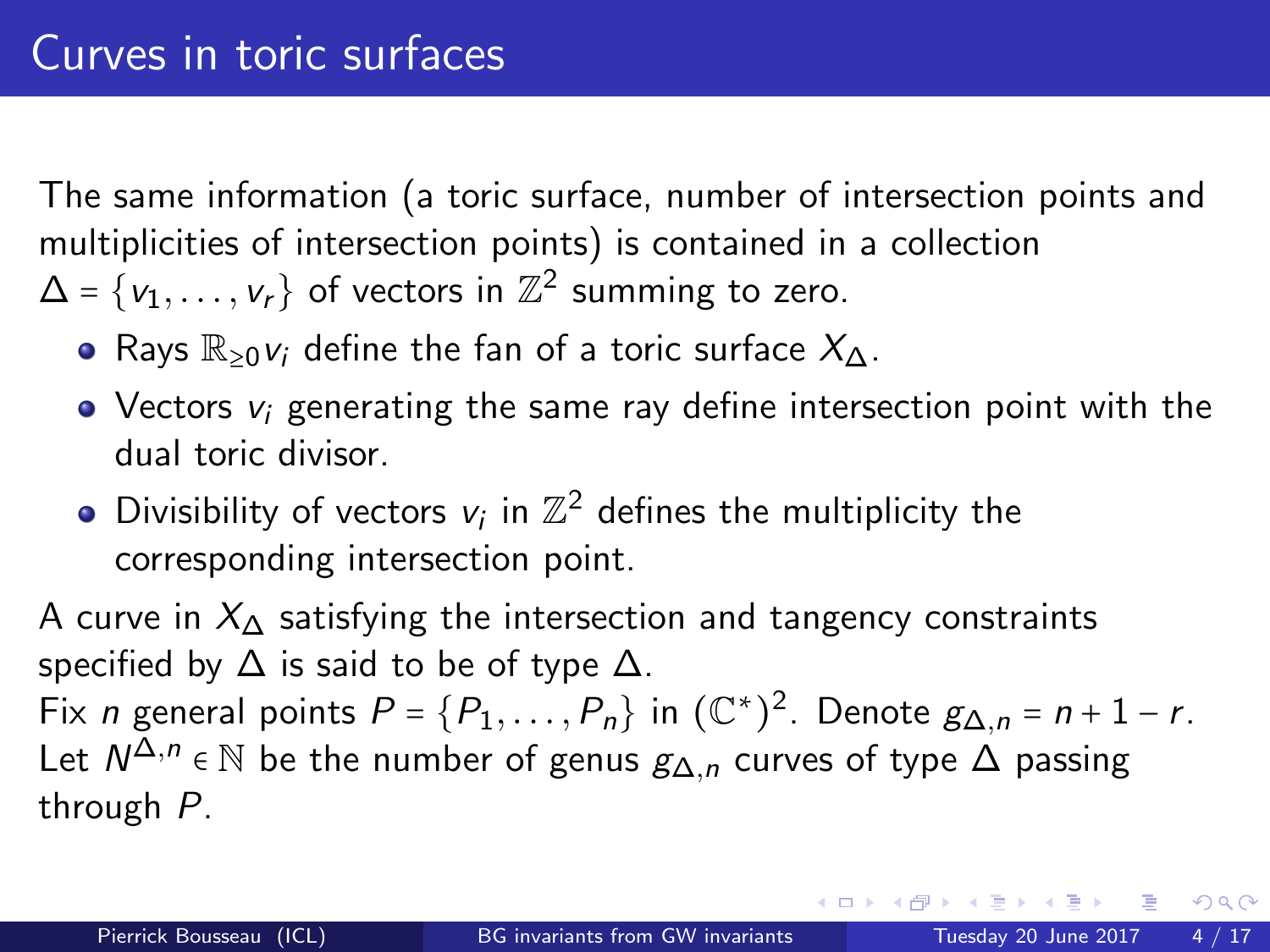#### Theorem

[Mikhalkin, Nishinou-Siebert] For every ∆ and n as above, and  $\boldsymbol{\mathcal{p}}=\{\boldsymbol{\mathcal{p}}_1,\ldots,\boldsymbol{\mathcal{p}}_n\}$  a collection of  $\boldsymbol{\mathcal{n}}$  general points in  $\mathbb{R}^2$ , we have

$$
N^{\Delta,n} = N_{\rm trop}^{\Delta,p},
$$

where

$$
N^{\Delta,p}_{\text{trop}} := \sum_{(h:\Gamma \to \mathbb{R}^2) \in T_{g_{\Delta,n},p}} m(h),
$$

where  $\mathcal{T}_{\mathcal{S} \Delta,n}$ , is the set of genus  $\mathcal{g}_{\Delta,n}$  tropical curves of type  $\Delta$  in  $\mathbb{R}^2$ , and where  $m(h)$  is the multiplicity of h.

つへへ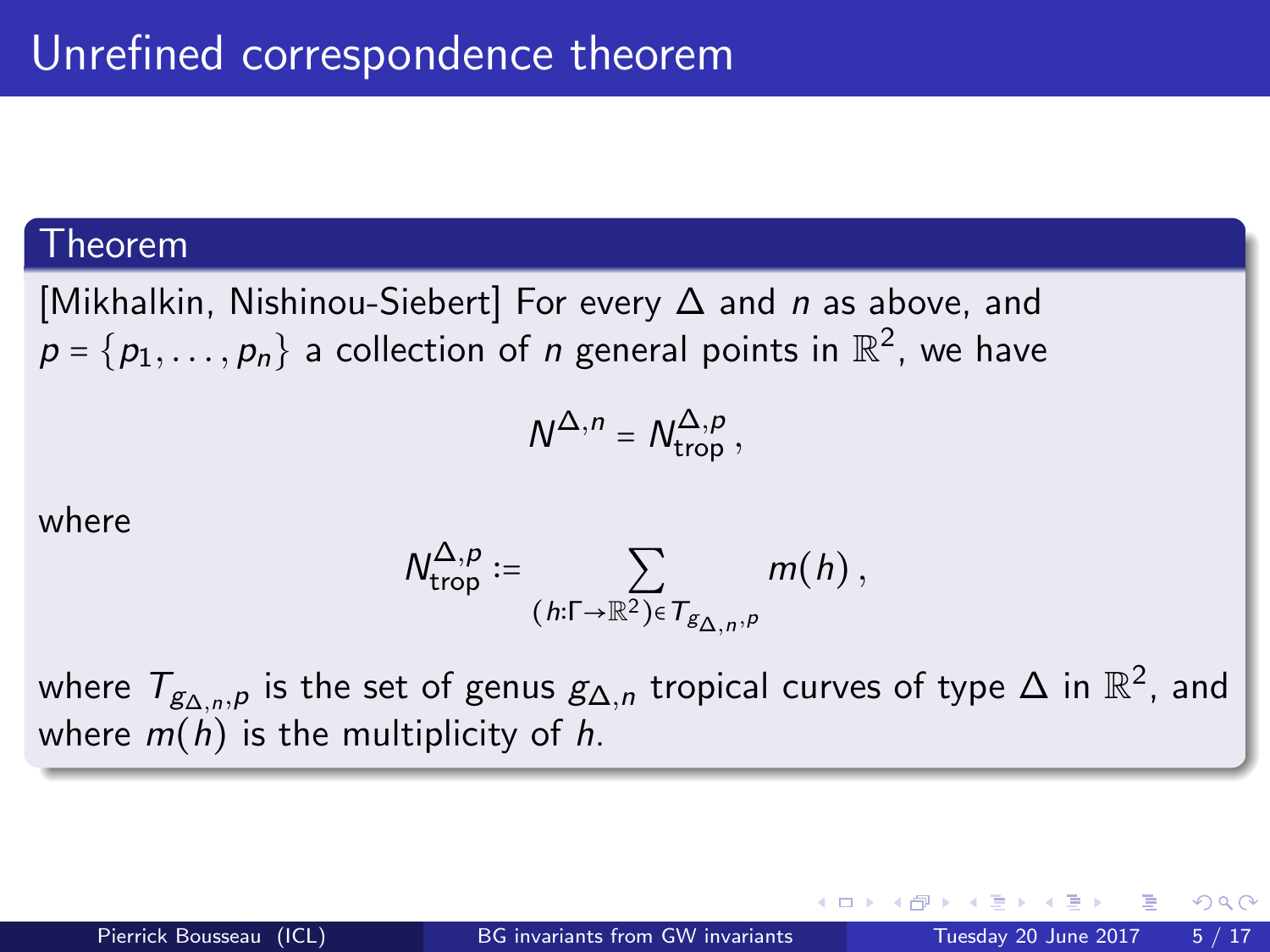# Tropical curves in  $\mathbb{R}^2$

- Graph  $\Gamma$  and a map  $h\!\!:\!\Gamma\to\mathbb{R}^2.$  Edges are mapped to straight lines of rational slopes.
- Vertices V are decorated by a nonnegative integer  $g(V)$ , the genus of V. Define the genus of the tropical curve  $h$  by

$$
g(h) \coloneqq g_{\Gamma} + \sum_{V} g(V)
$$

where  $g_{\Gamma}$  is the genus of the graph  $\Gamma$ .

- Edges E are decorated by a positive integer  $w(E)$ , the weight of E.
- Balancing condition at the vertices.
- $\bullet$  Type  $\Delta$ : fix the directions and the weights of the unbounded edges.

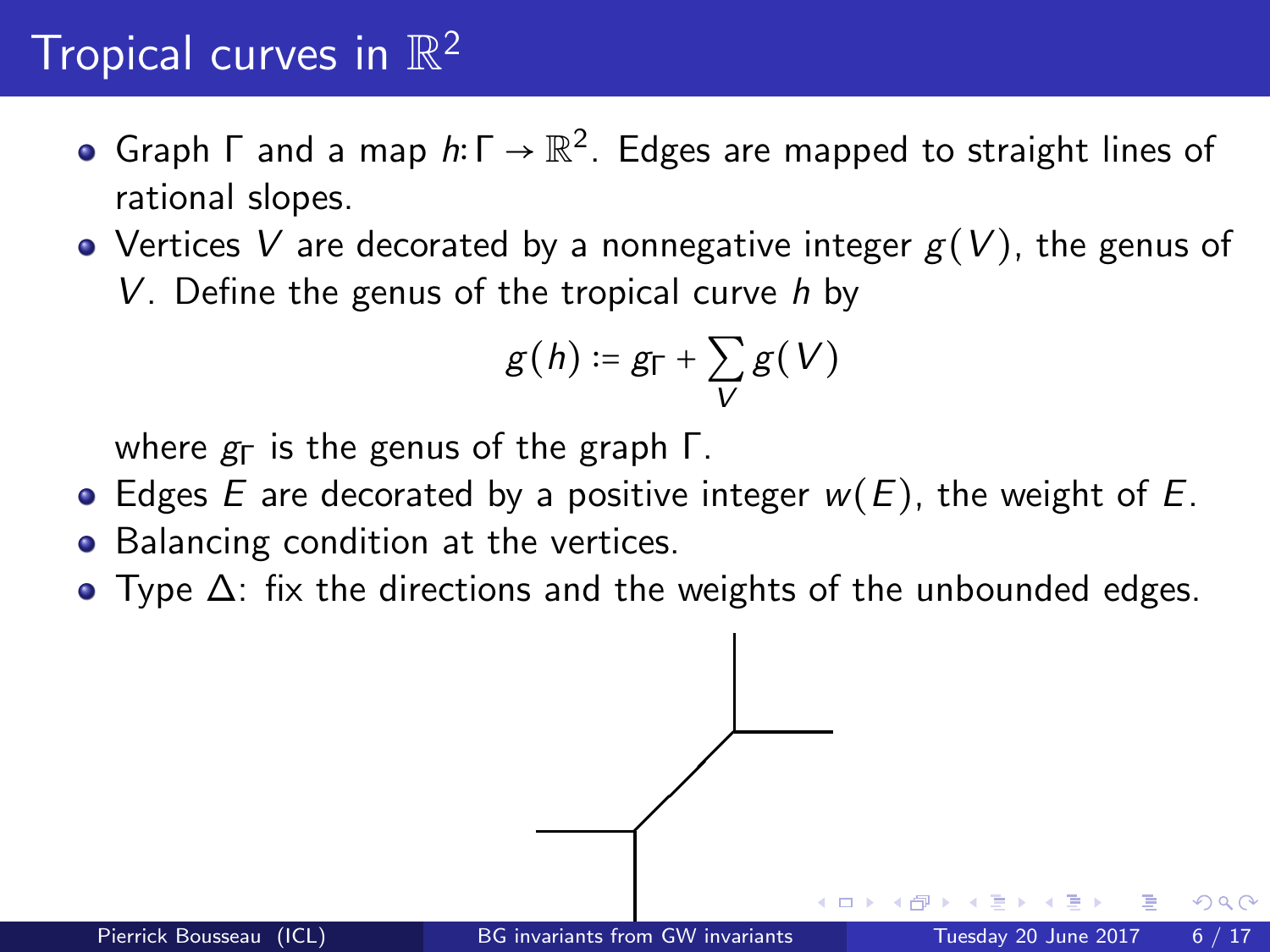# Tropical curves in  $\mathbb{R}^2$

Fix  $p = \{p_1, \ldots, p_n\}$  a collection of *n* general points in  $\mathbb{R}^2$ . Let  $\mathcal{T}_{\mathcal{S}\Delta,n,\rho}$  be the set of genus  $\mathcal{S}_{\Delta,n}$  tropical curves of type  $\Delta$  in  $\mathbb{R}^2.$  This set is finite and for every  $(\,h\!\!:\!\mathsf{\Gamma}\to\mathbb{R}^2)\in\mathcal{T}_{\mathcal{B}\Delta,n,\rho},$  the graph  $\mathsf{\Gamma}$  is trivalent and has vertices of genus zero.



Let  $u_{E_1}$ ,  $u_{E_2}$ ,  $u_{E_3}$  be the primitive vectors in  $\mathbb{Z}^2$  in the directions of the edges  $E_1$ ,  $E_2$ ,  $E_3$  and going out of the vertex. Balancing condition:  $w(E_1)u_{E_1} + w(E_2)u_{E_2} + w(E_3)u_{E_3} = 0.$ Multiplicity of a trivalent vertex:  $m(V) = w(E_1)w(E_2) | \det(u_{E_1}, u_{E_2})|$ . Multiplicity of h:  $m(h) = \prod_V m(V)$ .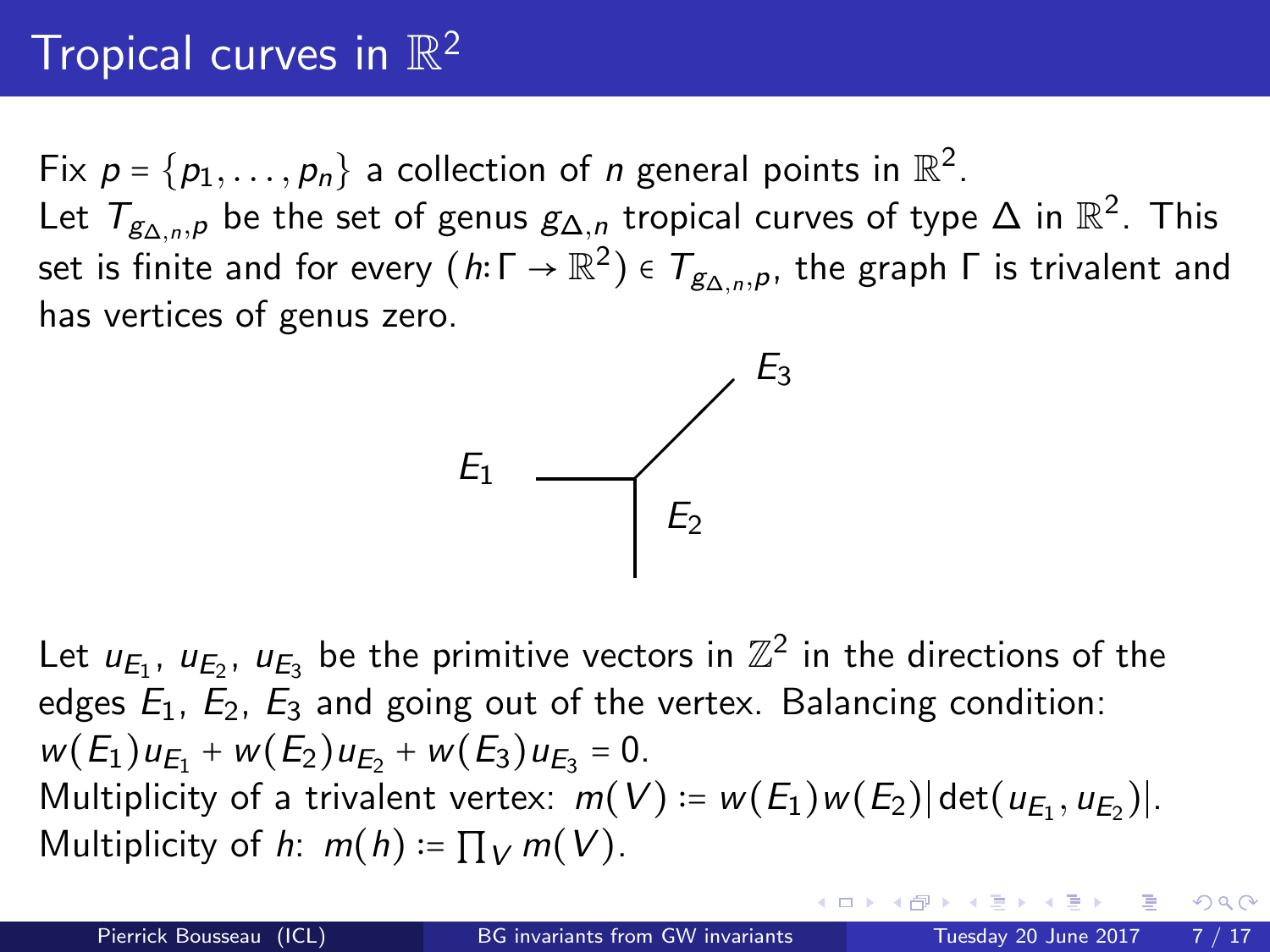#### Theorem

[Mikhalkin, Nishinou-Siebert] For every ∆ and n as above, and  $\boldsymbol{\mathcal{p}}=\{\boldsymbol{\mathcal{p}}_1,\dots,\boldsymbol{\mathcal{p}}_n\}$  a collection of  $\boldsymbol{\mathcal{n}}$  general points in  $\mathbb{R}^2$ , we have

$$
N^{\Delta,n} = N_{\rm trop}^{\Delta,p},
$$

where

$$
N^{\Delta,p}_{\text{trop}} := \sum_{(h:\Gamma \to \mathbb{R}^2) \in T_{g_{\Delta,n},p}} m(h),
$$

where  $\mathcal{T}_{\mathcal{S} \Delta,n}$ , is the set of genus  $\mathcal{g}_{\Delta,n}$  tropical curves of type  $\Delta$  in  $\mathbb{R}^2$ , and where  $m(h)$  is the multiplicity of h.

つへへ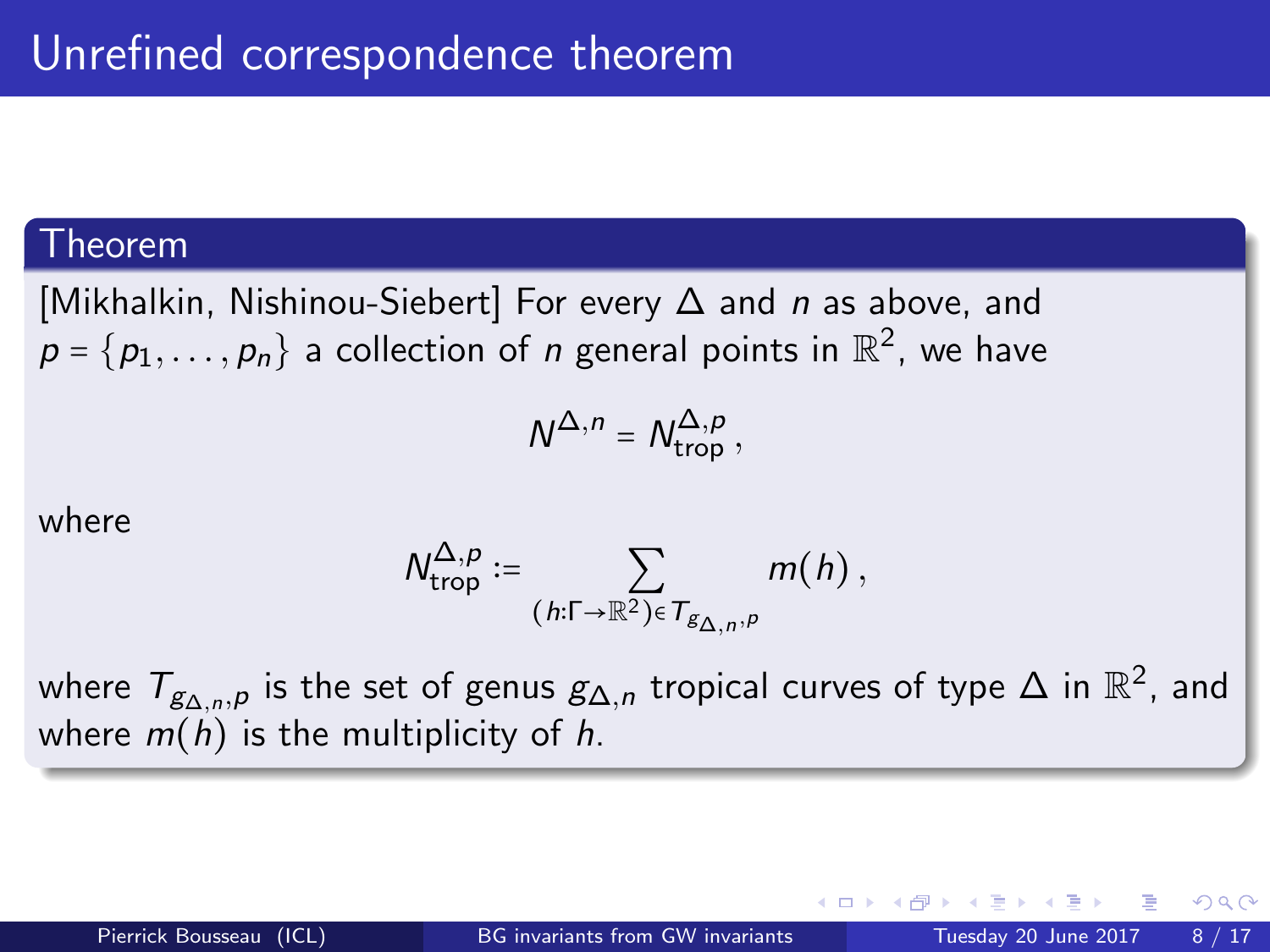<span id="page-8-0"></span>For  $h > 0$ , consider

$$
\pi_h: (\mathbb{C}^*)^2 \to \mathbb{R}^2
$$
  
(z<sub>1</sub>, z<sub>2</sub>)  $\mapsto$  (h log |z<sub>1</sub>|, h log |z<sub>2</sub>|).

Fix  $p = \{p_1, \ldots, p_n\}$  collection of *n* general points in  $\mathbb{R}^2$ . Define  $P_i(h) = e^{\frac{p_i}{h}} \in (\mathbb{C}^*)^2$ ,  $i = 1, \ldots, n$ . We have  $\pi_h(P_i(h)) = p_i$ . Let  $C(\hbar)$  be a family of curves in  $(\mathbb{C}^*)^2$  passing through  $P_i(\hbar)$ . The image  $\pi_{\hbar}(C(\hbar))$  of  $C(\hbar)$  is a complicated shape in  $\mathbb{R}^2$  called an amoeba.

For  $h \rightarrow 0$ , the amoeba retracts on a tropical curve.

 $QQQ$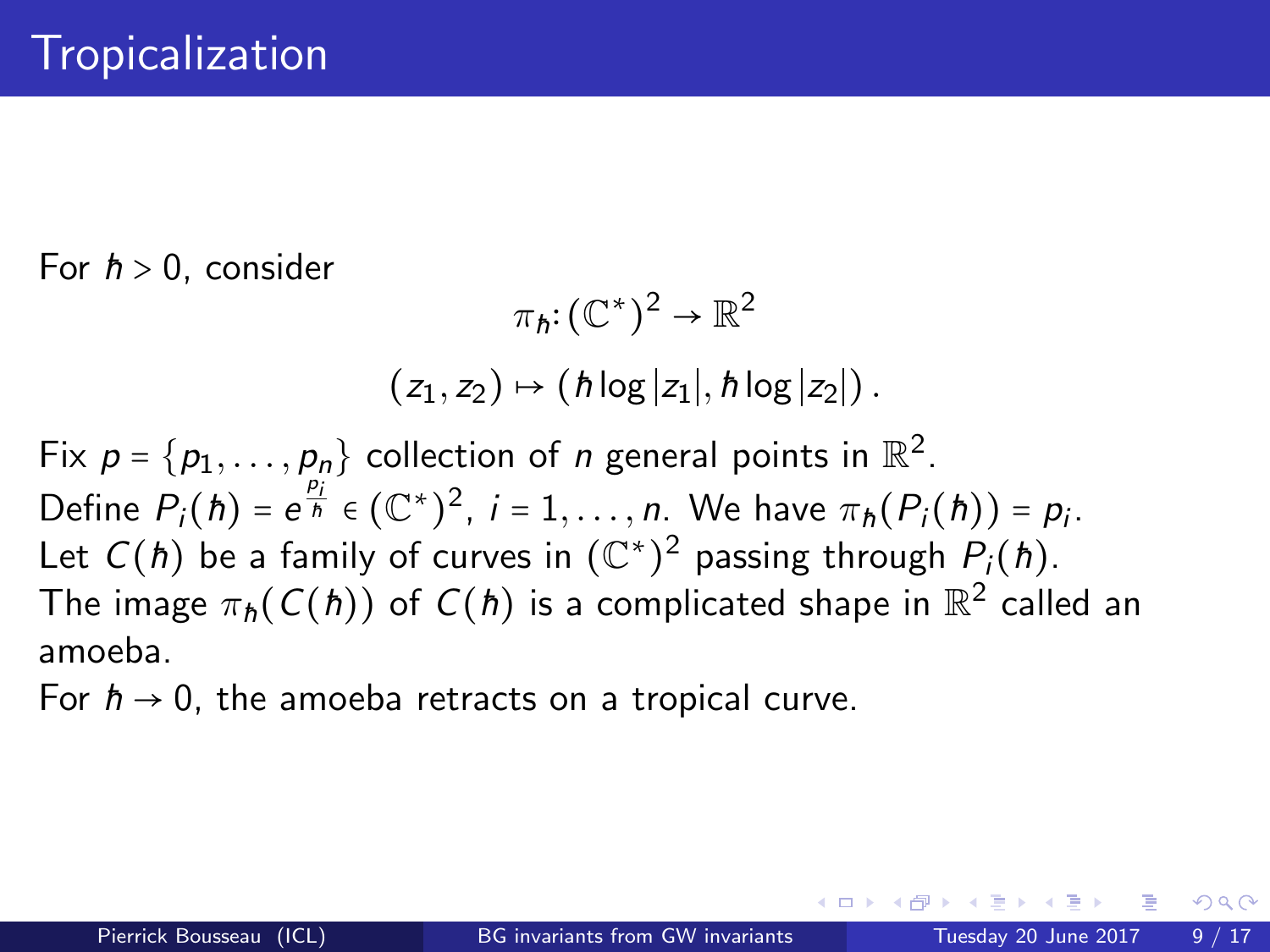## <span id="page-9-0"></span>Refined tropical count

Refined multiplicity of a vertex V of multiplicity  $m(V)$ :

$$
[m(V)]_q := \frac{q^{\frac{m(V)}{2}} - q^{-\frac{m(V)}{2}}}{q^{\frac{1}{2}} - q^{-\frac{1}{2}}} = q^{-\frac{m(V)-1}{2}}(1 + q + \cdots + q^{m(V)-1})
$$

Refined multiplicity of a trivalent tropical curve  $h\colon \Gamma\to \mathbb{R}^2,$ 

$$
\prod_V [m(V)]_q
$$

Define [Block-Göttsche]

$$
N_{\operatorname{trop}}^{\Delta,p}(q) := \sum_{(h:\Gamma \to \mathbb{R}^2) \in T_{g_{\Delta,n},p}} \prod_V [m(V)]_q
$$

Unrefined limit:  $N_{\text{trop}}^{\Delta,p}$  ( $q = 1$ ) =  $N_{\text{trop}}^{\Delta,p}$ . Remarkable property [Itenberg-Mikhalkin]: inde[pen](#page-8-0)[de](#page-10-0)[n](#page-8-0)[t](#page-9-0) [of](#page-10-0) [g](#page-0-0)[en](#page-16-0)[era](#page-0-0)[l](#page-16-0) [p](#page-0-0).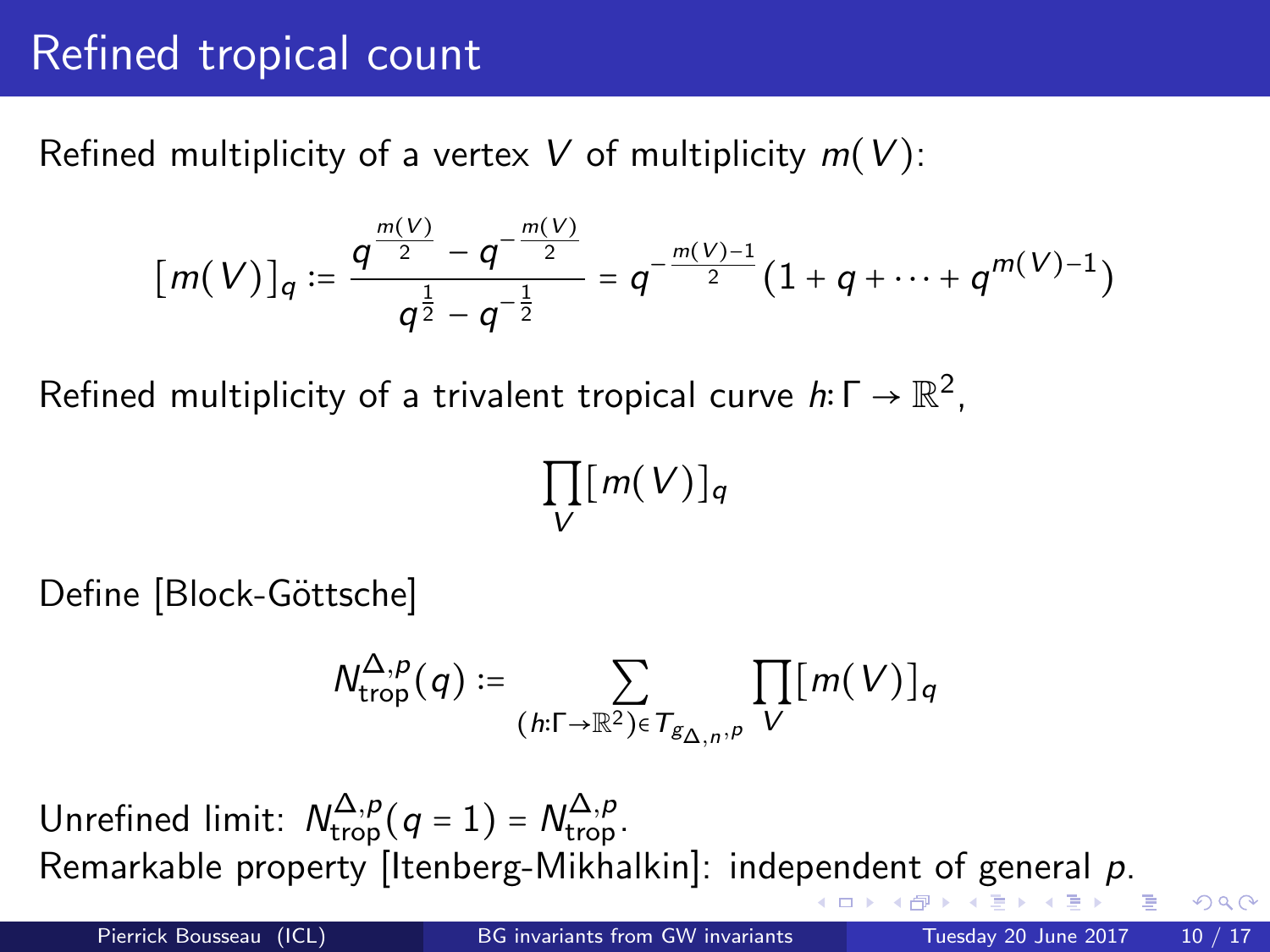- <span id="page-10-0"></span>Meaning of the refined tropical count  $\mathcal{N}^{\Delta,p}_{\operatorname{trop}}(q)$  from the point of view of the complex geometry of the toric surface  $X_{\Lambda}$ ?
- Geometric meaning of the extra variable  $q$ ?
- Göttsche-Shende conjecture: refinement from some topological Euler characteristic to some Hirzebruch genus.
- This talk: different point of view, via Gromov-Witten theory.

つへへ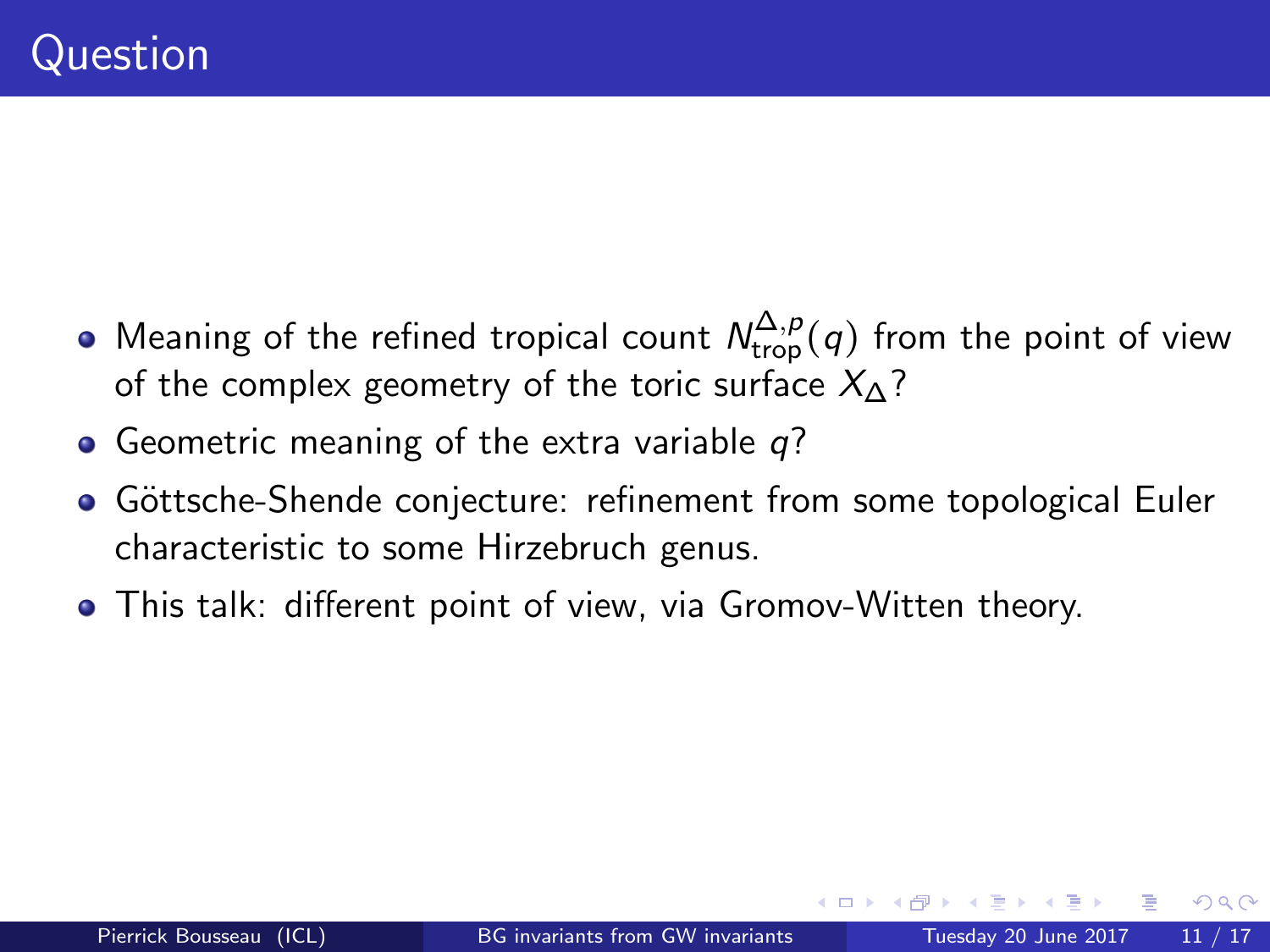## Gromov-Witten theory

- Stable maps: map  $f: C \to X_{\Lambda}$  from a nodal curve C such that  $|Aut(f)|$  is finite.
- We have [Mandel-Ruddat]

$$
\mathcal{N}^{\Delta,n} \coloneqq \int_{[\overline{M}^{\log}_{g_{\Delta,n},n,\Delta}]^{\text{virt}}} \prod_{i=1}^n \text{ev}_i^*(\text{pt})
$$

- Technical aspects: virtual fundamental class, logarithmic theory [Abramovich-Chen-Gross-Siebert] to interact nicely with the toric divisors.
- $\bullet$  Question: how to find a parameter q from this Gromov-Witten theory point of view?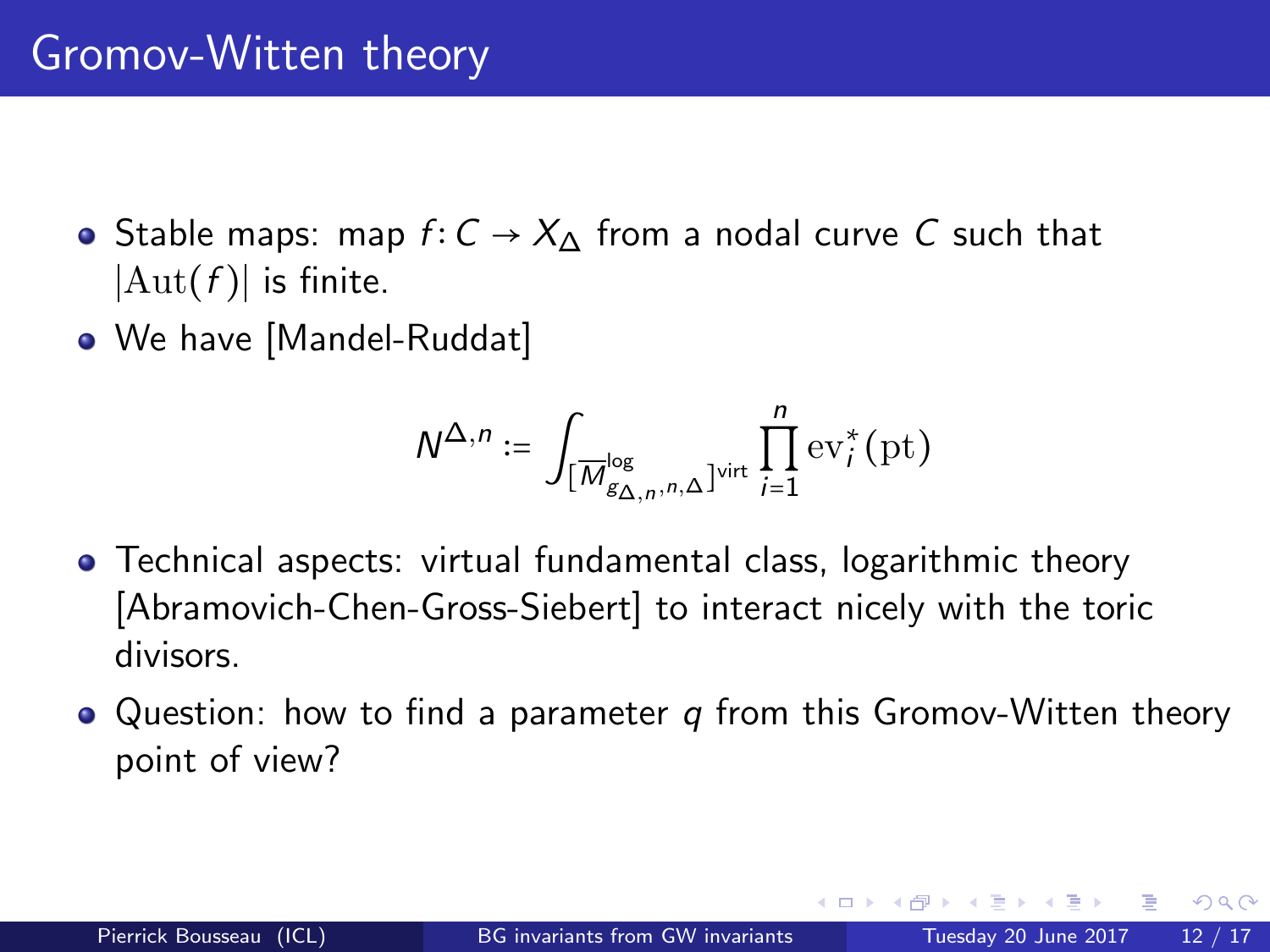- Idea: consider curves of genus  $g \geq g_{\Delta,n}$ .
- Problem: the moduli space  $\overline{\mathcal{M}}_{\mathcal{G}\Delta,n,n,\Delta}^{\log}$  has (virtual) dimension  $g - g_{\Delta,n}$ . It does not make sense to try to count these curves.
- Idea corrected: insert a cohomology class of (complex) degree  $g - g_{\Delta,n}$ .
- $\bullet \pi: C \rightarrow M$  a family of genus g nodal curves, Hodge bundle E whose fiber at  $C$  is  $H^0(C, {\omega}_C).$  It is a rank  $g$  vector bundle. Lambda classes are Chern classes of the Hodge bundle:

$$
\lambda_j\coloneqq c_j(E)\,,
$$

 $i = 0, \ldots, g$ .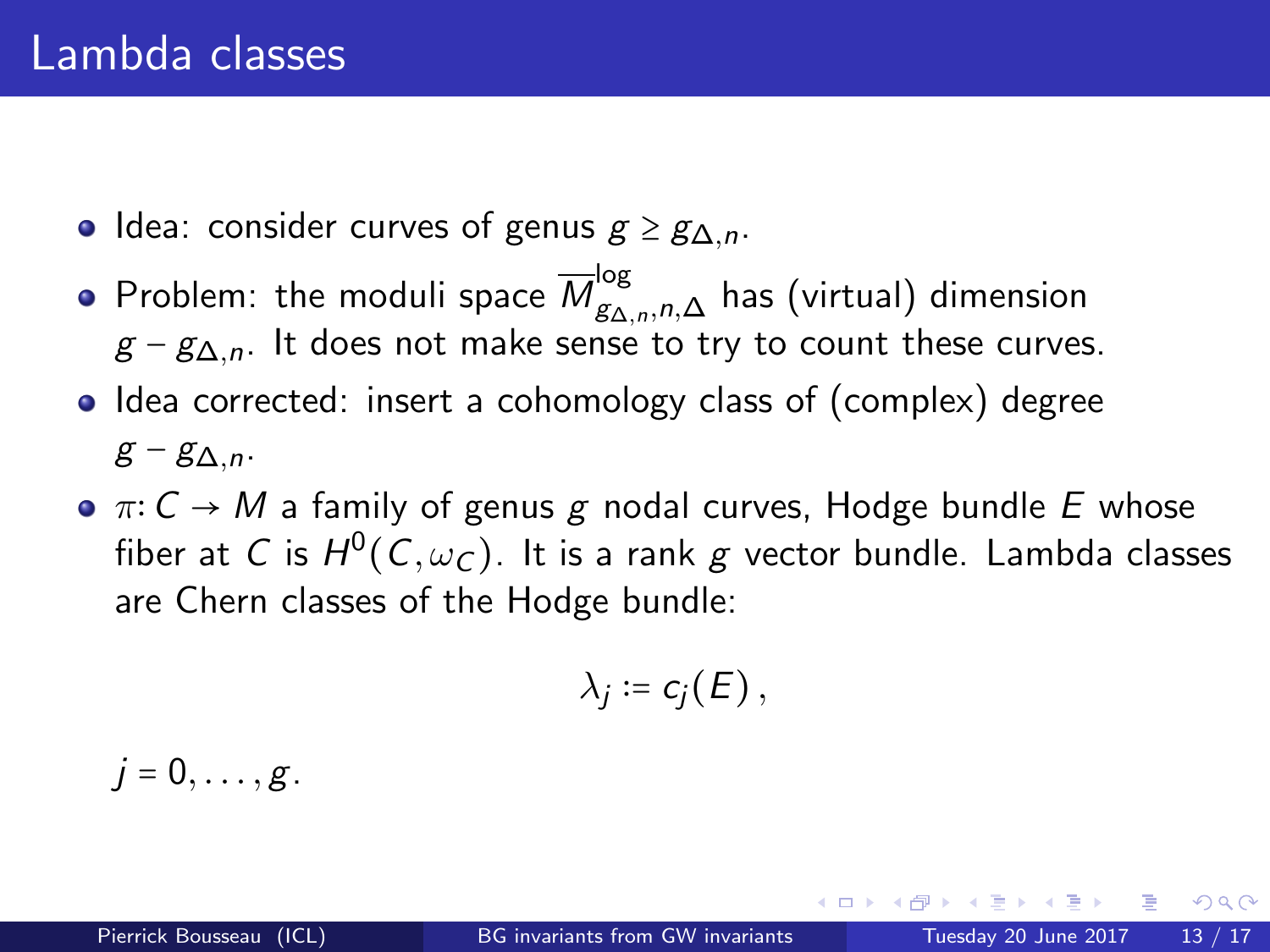For every  $g \geq g_{\Delta,n}$ , define

$$
N_{g}^{\Delta,n}:=\int_{[\overline{M}^{\log}_{{g,n},\Delta}]^{\operatorname{virt}}}(-1)^{g-g_{\Delta,n}}\lambda_{g-g_{\Delta,n}}\prod_{i=1}^n \operatorname{ev}_i^*(\operatorname{pt})\in\mathbb{Q}
$$

× э

4 日下

×.

 $298$ 

活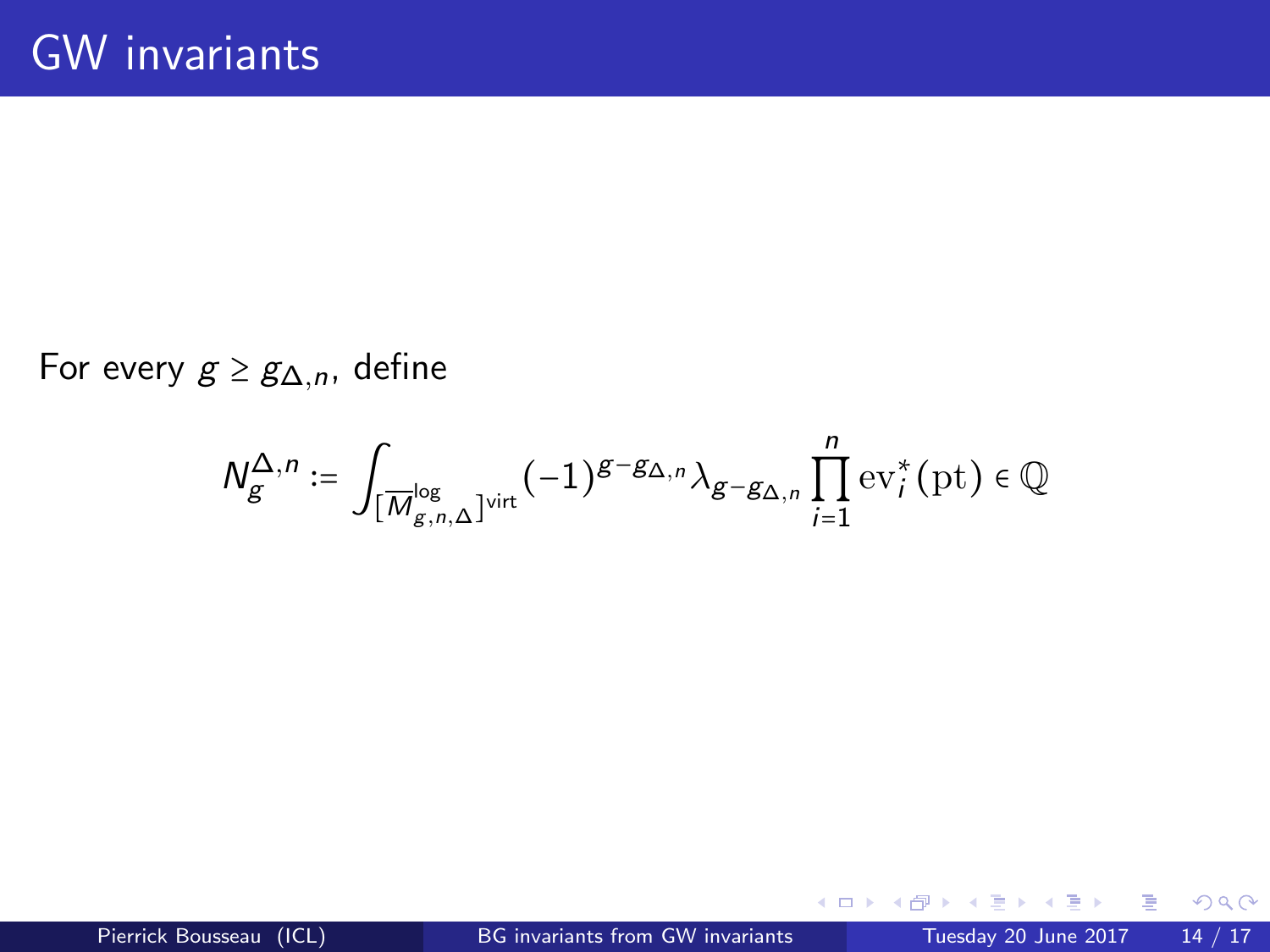#### Theorem [-]

For every  $\Delta$  and *n*, we have

$$
\sum_{g \geq g_{\Delta,n}} N_g^{\Delta,n} u^{2g-2+r} = N_{\text{trop}}^{\Delta,p}(q) \left( (-i) (q^{\frac{1}{2}} - q^{-\frac{1}{2}}) \right)^{2g_{\Delta,n}-2+r}
$$

of power series in  $u$  with rational coefficients, where

$$
q=e^{iu}=\sum_{n\geq 0}\frac{(iu)^n}{n!}.
$$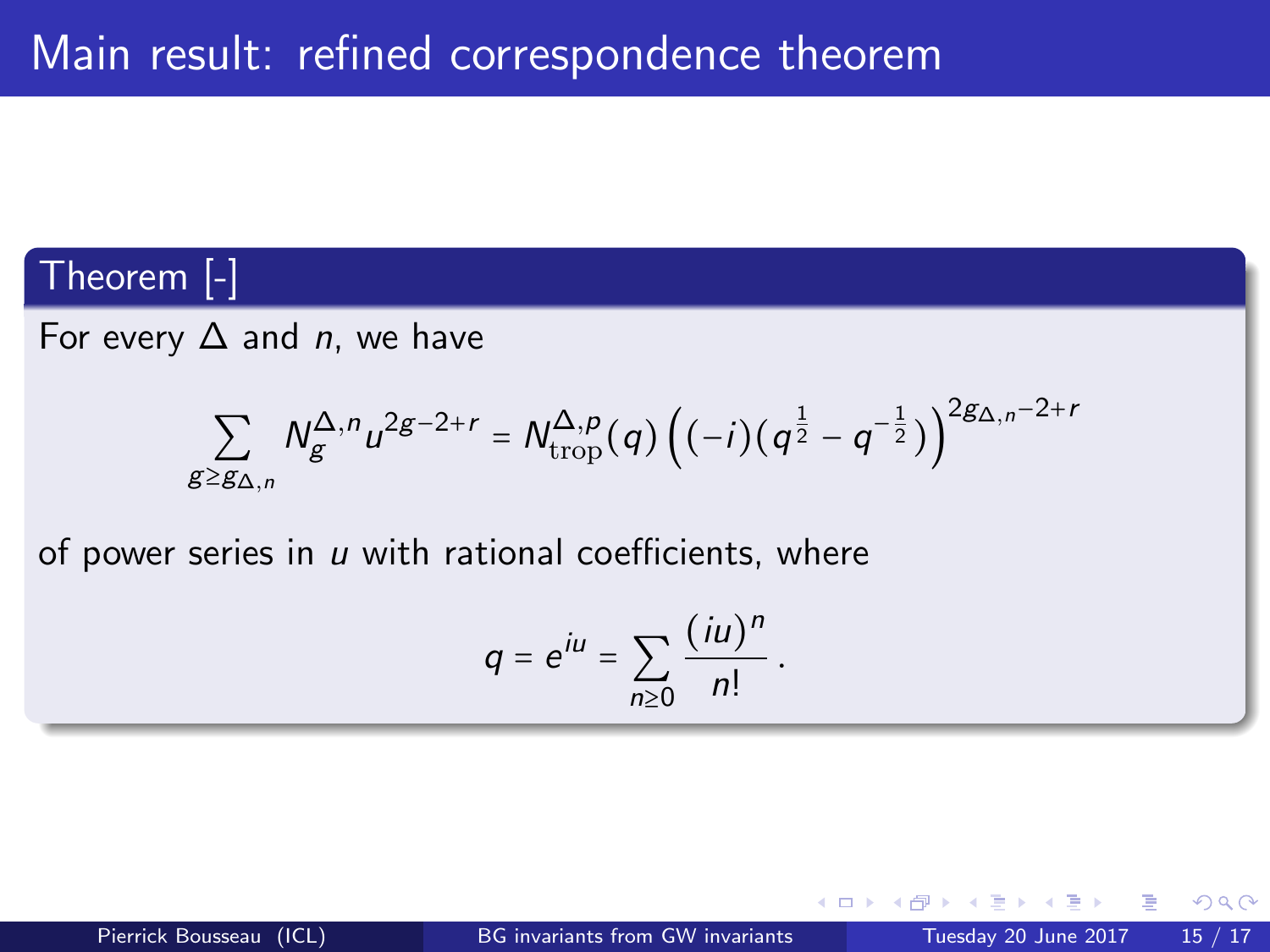- Analogue results for K3 and abelian surfaces (involving the Göttsche-Shende refinement).
- $\bullet$  Previous talks, several ways to interpret the variable  $q$ : number of elements in a finite field, variable keeping track of some cohomological information. In the previous theorem, completely different way to interpret this variable  $q$ : write  $q$  =  $e^{iu}$ , expand in power series, get a genus expansion.